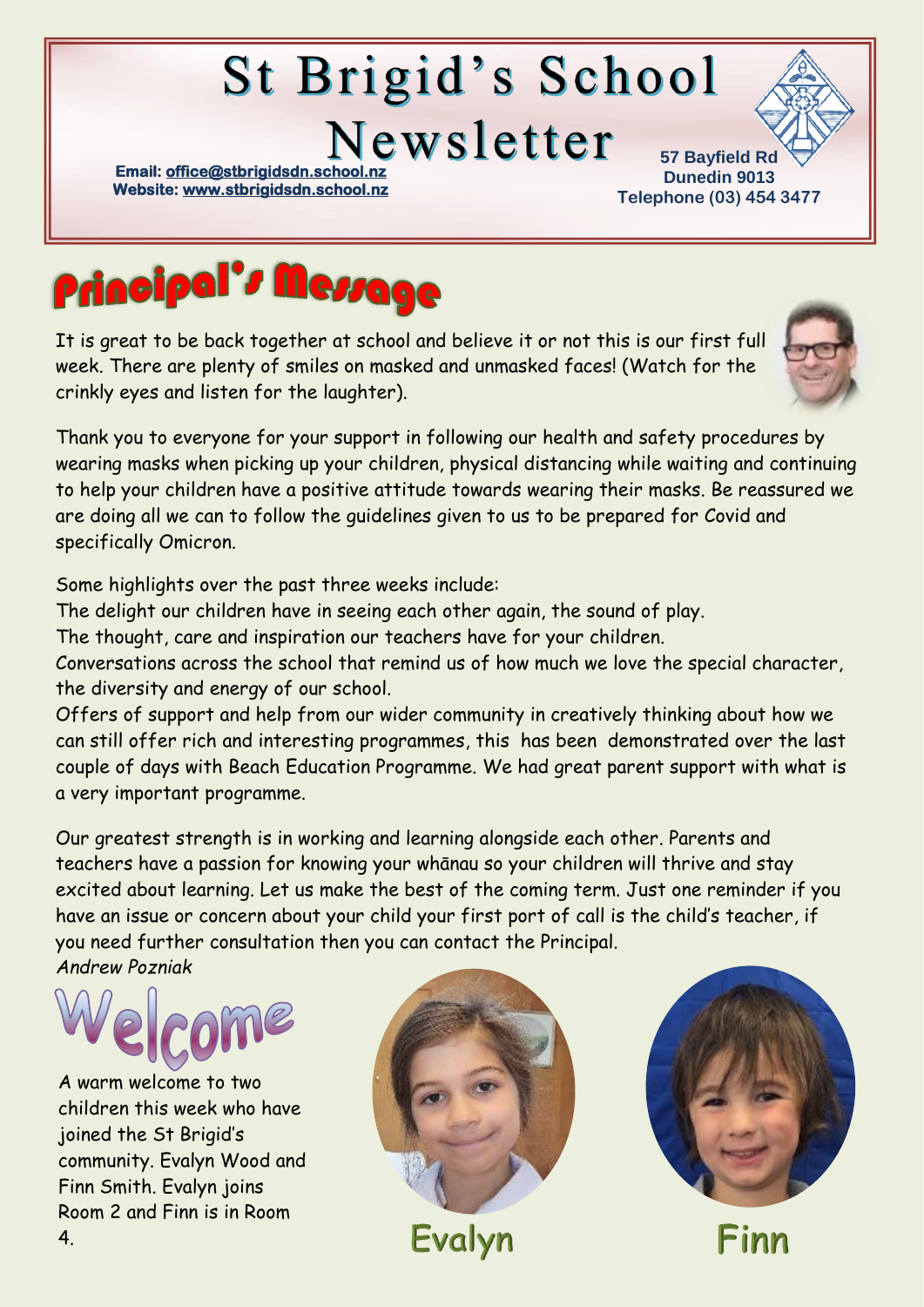#### *Dear Parents / Caregivers*

*18 February 2022 Term 1 Week 3*

#### St Brigid's House Groups *Congratulations to our House Token Winners this week:* **de Paul House:** Freddy Patston **Aubert House:** Harper Williams **McAuley House:** Elizabeth Daniels

## **School Assemblies**

Because of the current Covid restrictions there will be no school assemblies until further notice.

### **Beach Education Days**

Thank you to all of the parents who helped at the Beach Education Day. You and the children were very brave to enter the rather cold water at St Kilda Beach





#### Sickness

If your child is feeling unwell please keep them at home. It would be prudent for your child to have a Covid test and keep them at home until you receive notification. If your child has experienced vomiting or diarrhoea they should not be back at school for 48 hours following their last episode.

## **COVID**

The health and wellbeing of our staff and community are our top priority. As you may be aware, Covid appears to be moving into our community and several local places have been named as exposure events.

**No confirmation of a positive case has been identified at St Brigid's School therefore no action is required by the school at this stage.** 

If a case is identified at St Brigid's School the MoH & MoE will be in touch and provide further information on our next steps. We will update you as often as we hear new information. Please read carefully the school's Continuity Plan flow chart that is being sent out with this newsletter.

We will continue to follow Public Health measures designed to keep our staff, students, and community safe.